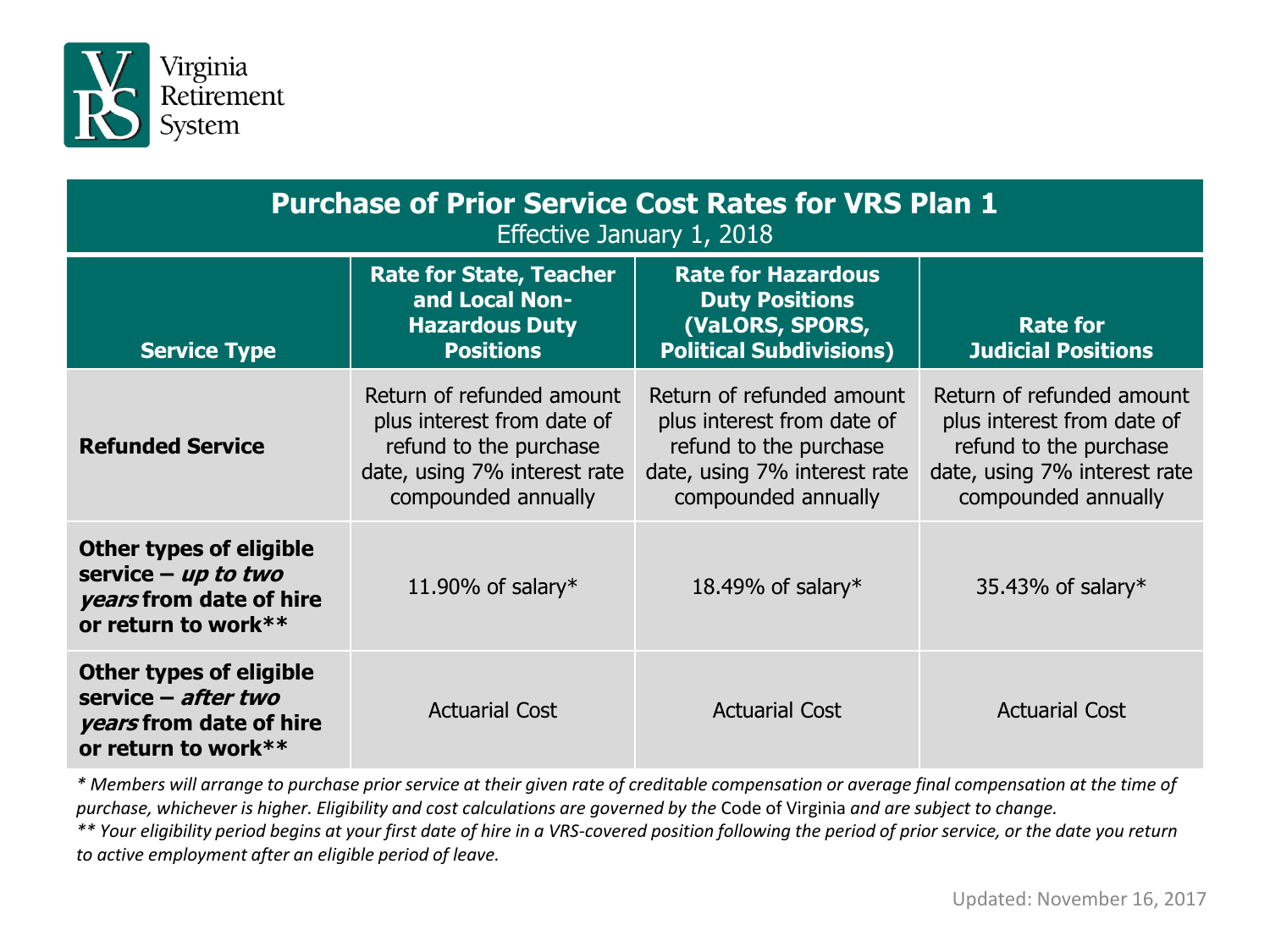

| <b>Purchase of Prior Service Cost Rates for VRS Plan 2</b><br>Effective January 1, 2018                   |                                                                                                                                          |                                                                                                                                          |                                                                                                                                          |  |
|-----------------------------------------------------------------------------------------------------------|------------------------------------------------------------------------------------------------------------------------------------------|------------------------------------------------------------------------------------------------------------------------------------------|------------------------------------------------------------------------------------------------------------------------------------------|--|
| <b>Service Type</b>                                                                                       | <b>Rate for State, Teacher</b><br>and Local Non-Hazardous<br><b>Duty Positions</b>                                                       | <b>Rate for Hazardous Duty</b><br><b>Positions (VaLORS,</b><br><b>SPORS, Political</b><br><b>Subdivisions)</b>                           | <b>Rate for</b><br><b>Judicial Positions</b>                                                                                             |  |
| <b>Refunded Service</b>                                                                                   | Return of refunded amount<br>plus interest from date of<br>refund to the purchase<br>date, using 7% interest rate<br>compounded annually | Return of refunded amount<br>plus interest from date of<br>refund to the purchase<br>date, using 7% interest rate<br>compounded annually | Return of refunded amount<br>plus interest from date of<br>refund to the purchase<br>date, using 7% interest rate<br>compounded annually |  |
| <b>Other types of eligible</b><br>service $-$ up to two<br>years from date of hire<br>or return to work** | 10.46% of salary*                                                                                                                        | 16.89% of salary*                                                                                                                        | 29.51% of salary*                                                                                                                        |  |
| <b>Other types of eligible</b><br>service $-$ after two<br>years from date of hire<br>or return to work** | <b>Actuarial Cost</b>                                                                                                                    | <b>Actuarial Cost</b>                                                                                                                    | <b>Actuarial Cost</b>                                                                                                                    |  |

*\* Members will arrange to purchase prior service at their given rate of creditable compensation or average final compensation at the time of purchase, whichever is higher. Eligibility and cost calculations are governed by the* Code of Virginia *and are subject to change.* 

*\*\* Your eligibility period begins at your first date of hire in a VRS-covered position following the period of prior service, or the date you return to active employment after an eligible period of leave.*